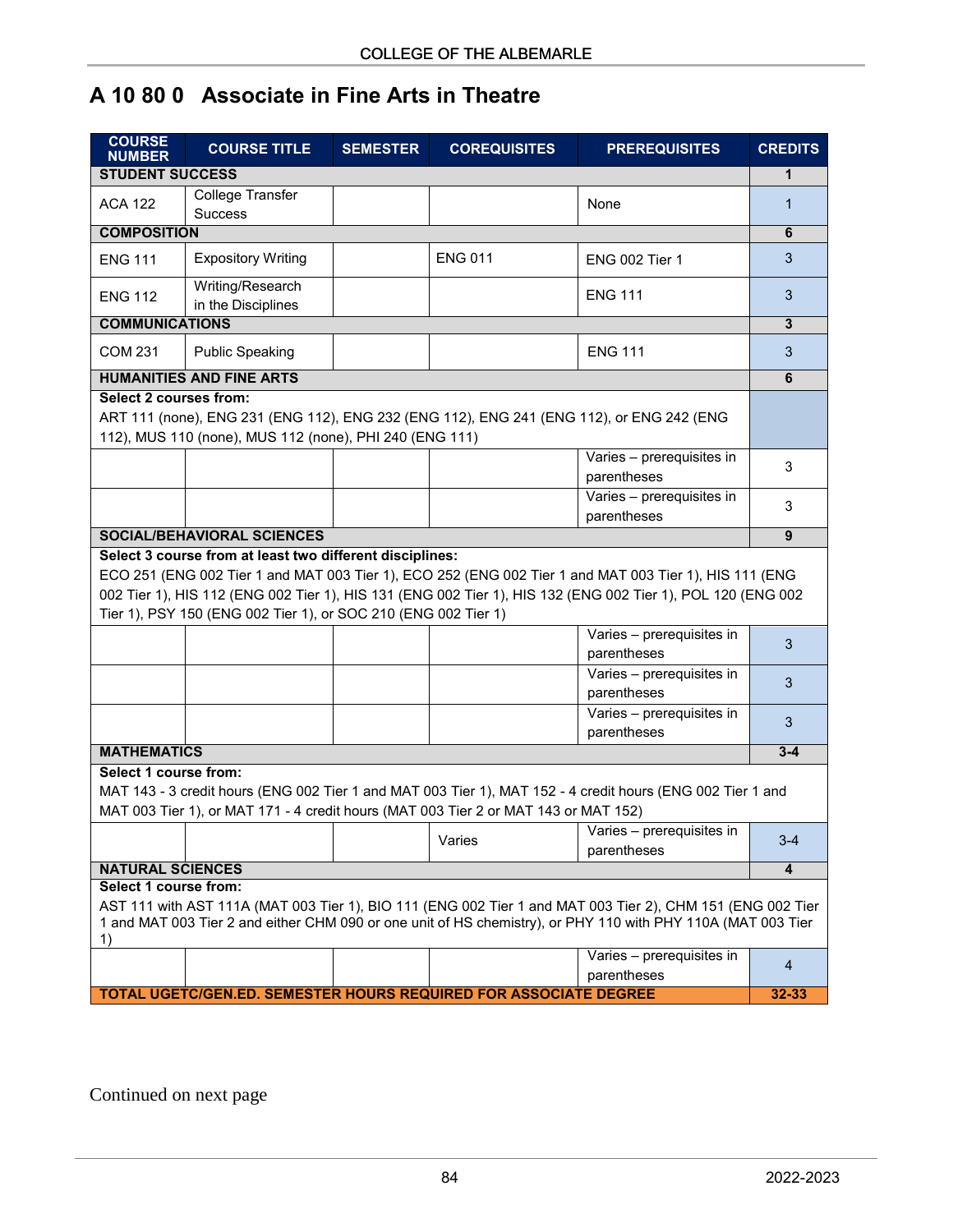| <b>COURSE</b><br><b>NUMBER</b>                            | <b>COURSE TITLE</b>      | <b>SEMESTER</b> | <b>COREQUISITES</b> | <b>PREREQUISITES</b> | <b>CREDITS</b>                |
|-----------------------------------------------------------|--------------------------|-----------------|---------------------|----------------------|-------------------------------|
| <b>MAJOR CORE COURSES</b>                                 |                          |                 |                     |                      |                               |
| <b>DRA 130</b>                                            | Acting I                 |                 |                     | None                 | 3                             |
| <b>DRA 131</b>                                            | Acting II                |                 |                     | <b>DRA 130</b>       | 3                             |
| <b>DRA 230</b>                                            | Acting III               |                 |                     | <b>DRA 131</b>       | 3                             |
| <b>DRA 140</b>                                            | Stage Craft I            |                 |                     | None                 | 3                             |
| <b>DRA 141</b>                                            | Stage Craft II           |                 |                     | <b>DRA 140</b>       | 3                             |
| <b>DRA 170</b>                                            | Play Production I        |                 |                     | None                 | 3                             |
| <b>DRA 171</b>                                            | Play Production II       |                 |                     | <b>DRA 170</b>       | 3                             |
| <b>DRA 211</b>                                            | Theatre History I        |                 |                     | None                 | 3                             |
| <b>DRA 212</b>                                            | Theatre History II       |                 |                     | None                 | 3                             |
| MUS 151 V*                                                | Class Music I<br>(Voice) |                 |                     | None                 | $\overline{1}$<br>$60 - 61**$ |
| <b>TOTAL SEMESTER HOURS REQUIRED FOR ASSOCIATE DEGREE</b> |                          |                 |                     |                      |                               |

## **A 10 80 0 Associate in Fine Arts in Theatre**

\*Students may substitute MUS 152 V Class Music II (Voice), MUS 251 V Class Music III (Voice) or MUS 252 V Class Music IV (Voice) for MUS 151 V with permission of the instructor.

\*\*A student must have 60-61 hours to complete the degree.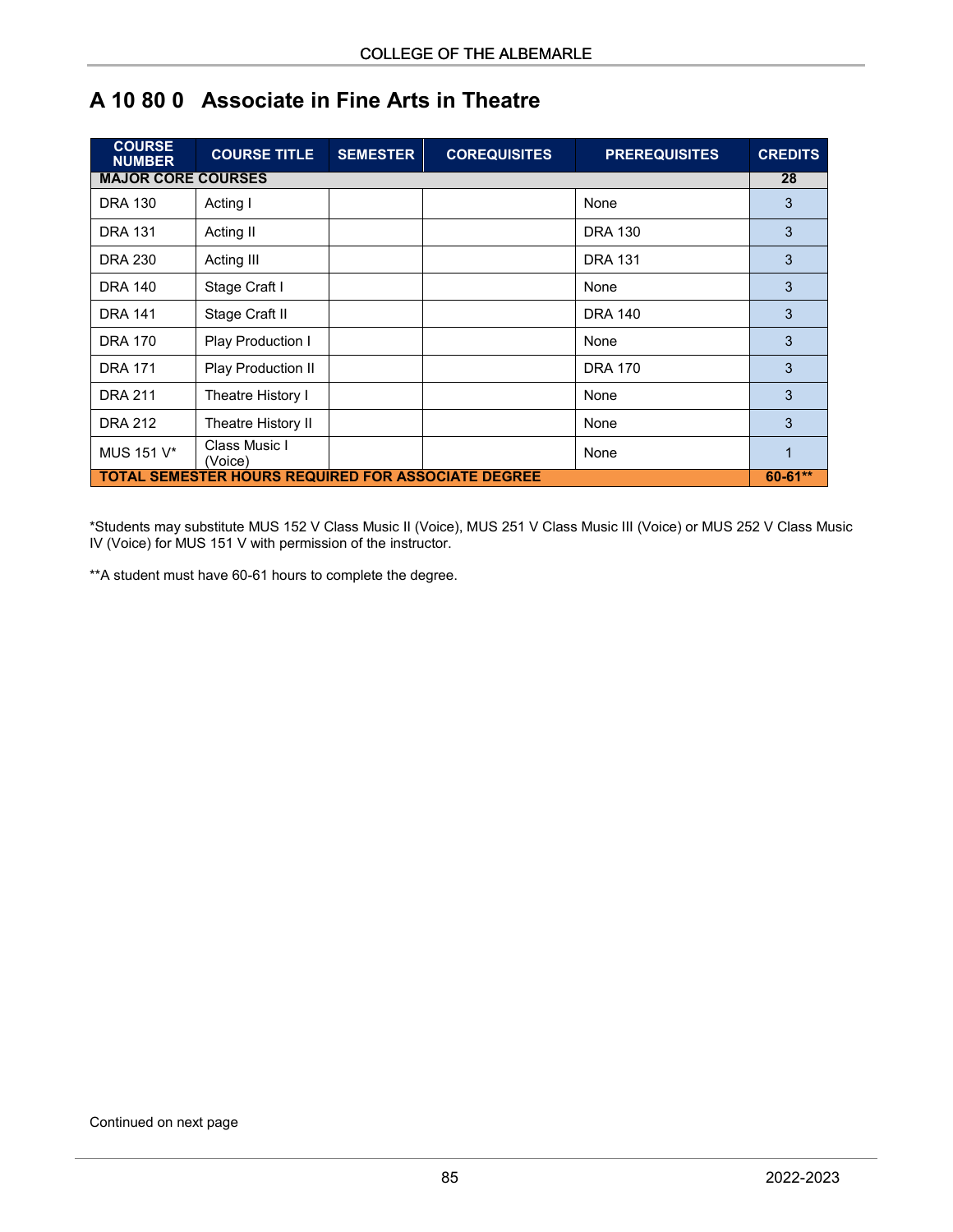| <b>First Year</b><br><b>Fall Semester</b><br><b>Course</b><br><b>Number and Title</b>   | <b>Pre-Requisites and Co-</b><br><b>Requisites</b>       | <b>Class</b><br><b>Hours</b> | Lab<br><b>Hours</b> | <b>Clinical</b><br><b>Hours</b> | <b>Total</b><br><b>Contact</b><br><b>Hours</b> | <b>Total</b><br><b>Credit</b><br><b>Hours</b> |
|-----------------------------------------------------------------------------------------|----------------------------------------------------------|------------------------------|---------------------|---------------------------------|------------------------------------------------|-----------------------------------------------|
| <b>ACA 122 College Transfer Success</b>                                                 | None                                                     | $\Omega$                     | $\overline{2}$      | $\mathbf{0}$                    | $\overline{2}$                                 | $\mathbf{1}$                                  |
| <b>ENG 111 Writing and Inquiry</b>                                                      | Pre-Requisites: ENG 002 Tier 1<br>Co-Requisites: ENG 011 | 3                            | $\Omega$            | $\Omega$                        | 3                                              | 3                                             |
| DRA 140 Stagecraft I                                                                    | None                                                     | $\Omega$                     | 6                   | $\mathbf{0}$                    | 6                                              | 3                                             |
| DRA 170 Play Production I                                                               | None                                                     | $\mathbf 0$                  | 9                   | $\Omega$                        | 9                                              | 3                                             |
| DRA 130 Acting I                                                                        | None                                                     | 0                            | 6                   | 0                               | 6                                              | 3                                             |
| <b>TOTAL SEMESTER HOURS</b>                                                             |                                                          | 3                            | 23                  | $\mathbf{0}$                    | 26                                             | 13                                            |
| <b>First Year</b><br><b>Spring Semester</b><br><b>Course</b><br><b>Number and Title</b> | <b>Pre-Requisites and Co-</b><br><b>Requisites</b>       | <b>Class</b><br><b>Hours</b> | Lab<br><b>Hours</b> | <b>Clinical</b><br><b>Hours</b> | <b>Total</b><br><b>Contact</b><br><b>Hours</b> | <b>Total</b><br><b>Credit</b><br><b>Hours</b> |
| ENG 112 Writing/Research in<br><b>Disciplines</b>                                       | <b>ENG 111</b>                                           | 3                            | $\Omega$            | $\Omega$                        | 3                                              | 3                                             |
| Select 1 course from: MAT 143,<br>MAT 152, or MAT 171                                   | Pre-Requisites: Varies<br>Co-Requisites: Varies          | $2 - 3$                      | $\overline{2}$      | $\Omega$                        | $4 - 5$                                        | $3 - 4$                                       |
| DRA 131 Acting II                                                                       | <b>DRA 130</b>                                           | $\Omega$                     | 6                   | $\Omega$                        | 6                                              | 3                                             |
| DRA 141 Stagecraft II                                                                   | <b>DRA 140</b>                                           | $\Omega$                     | 6                   | $\Omega$                        | 6                                              | 3                                             |
| DRA 171 Play Production II                                                              | <b>DRA 170</b>                                           | $\Omega$                     | 9                   | $\Omega$                        | 9                                              | 3                                             |
| MUS 151V Class Music (Voice)                                                            | None                                                     | $\Omega$                     | $\overline{2}$      | $\mathbf{0}$                    | 2                                              | 1                                             |
| <b>TOTAL SEMESTER HOURS</b>                                                             |                                                          | $5-6$                        | 25                  | $\mathbf{0}$                    | $30 - 31$                                      | $16-17$                                       |
| <b>Second Year</b><br><b>Fall Semester</b><br><b>Course</b><br><b>Number and Title</b>  | <b>Pre-Requisites and Co-</b><br><b>Requisites</b>       | <b>Class</b><br><b>Hours</b> | Lab<br><b>Hours</b> | <b>Clinical</b><br><b>Hours</b> | <b>Total</b><br><b>Contact</b><br><b>Hours</b> | <b>Total</b><br><b>Credit</b><br><b>Hours</b> |
| Humanities/Fine Art                                                                     | Pre-Requisites: Varies                                   | 3                            | $\mathbf 0$         | $\mathbf 0$                     | 3                                              | 3                                             |
| <b>Natural Science</b>                                                                  | Pre-Requisites: Varies                                   | 3                            | $2 - 3$             | $\Omega$                        | 5-6                                            | 4                                             |
| Social/Behavioral Science                                                               | <b>Pre-Requisites: Varies</b>                            | 3                            | $\mathbf 0$         | 0                               | 3                                              | 3                                             |
| DRA 211* Theatre History I                                                              | None                                                     | 3                            | $\mathbf 0$         | 3                               | 3                                              | 3                                             |
| DRA 230 Acting III                                                                      | <b>DRA 131</b>                                           | $\Omega$                     | 6                   | $\mathbf{0}$                    | 6                                              | 3                                             |
| <b>TOTAL SEMESTER HOURS</b>                                                             |                                                          | 12                           | $8 - 9$             | 3                               | $20 - 21$                                      | 16                                            |

## **A 10 80 0 Associate in Fine Arts in Theatre Suggested Sequence of Courses**

\*This course is only offered in fall

\*\*This course is only offered in spring